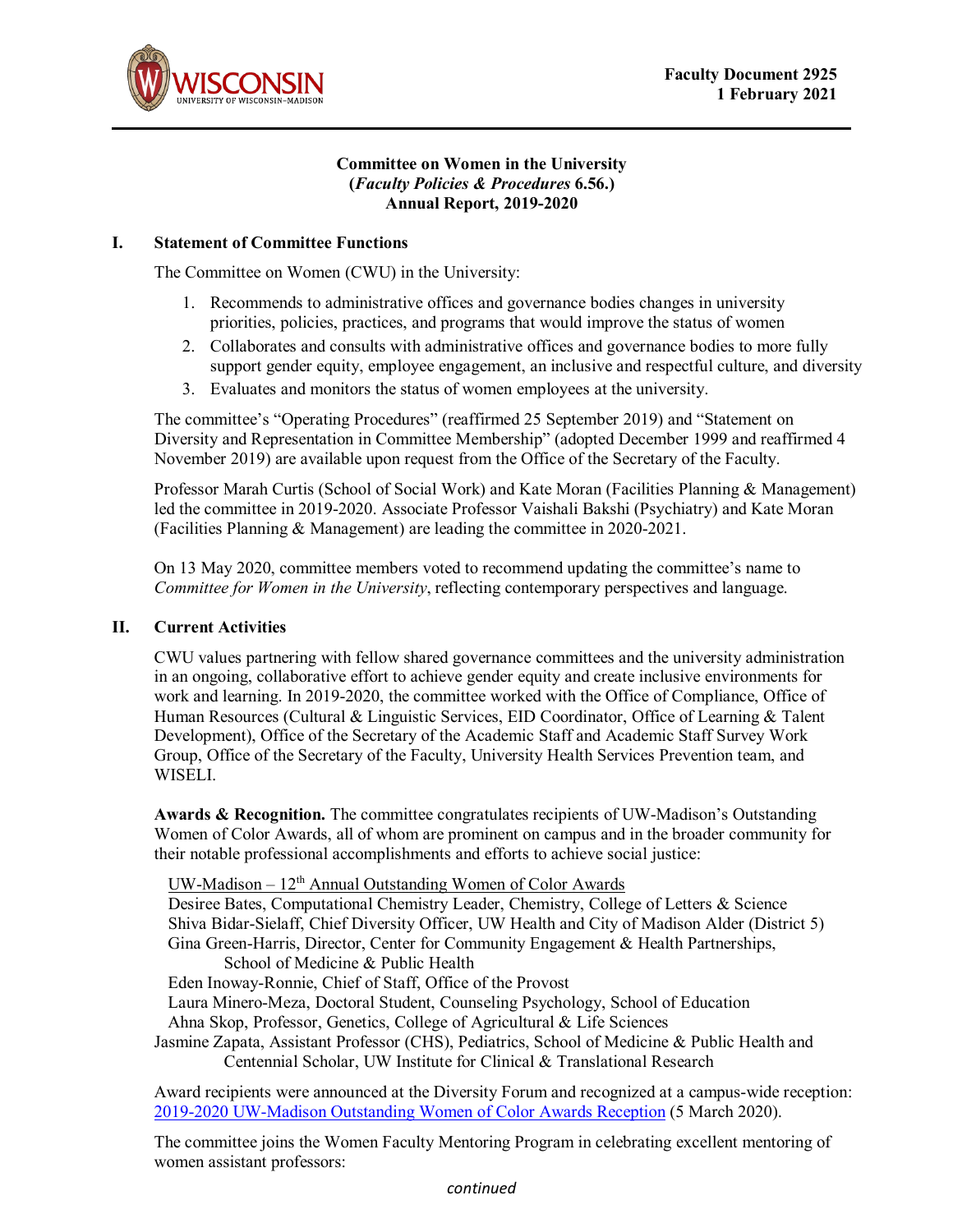2019 Slesinger Awards for Excellence in Mentoring Beth Meyerand, Professor, Biomedical Engineering, College of Engineering and Medical Physics, School of Medicine & Public Health Joan Schmit, Professor, Risk & Insurance, Wisconson School of Business

This year's awards were generously supported by the Women's Philanthropy Council Collaborative Giving Project and the Irvine Women Faculty Mentoring Program Fund. Each recipient designated a gift of \$2,500 to a university initiative.

**CWU Survey.** Twenty-five years after fielding a survey of women faculty and academic staff to establish priorities for the newly created Committee on Women in the University, CWU developed a contemporary survey to "take the pulse" of campus and learn what employees of all genders believe are most important areas for continuing and new effort as the committee continues its work to advance the status of women at UW-Madison. The survey was fielded to women faculty and academic staff in late spring, generating more than 2,600 responses. 95% of individuals who started to fill out the survey submitted a response. Additional waves to include perspectives of postdocs and university staff are planned. A combination of factors, including timing of other institutional surveys, Fair Labor Standards Act (FSLA) reviews, Title & Total Compensation Project efforts, and the university's COVID-19 response, have strained OHR's capacity and prevented the committee from offering translations in Hmong, Mandarin, Nepali, and Tibetan. The Office of the Secretary of the Faculty supported translation of the survey instrument into Spanish.

**Diversity & Inclusion.** CWU strives to act in ways that foster diversity and inclusion. In 2019-2020,

- Jennifer Hanrahan represented the committee on the Outstanding Women of Color Awards selection committee for UW System's Outstanding Women of Color in Higher Education Award and UW-Madison's Outstanding Women of Color Awards.
- In December 2019, CWU leadership and members participated in a DDEEA hosted "Joint C's" meeting intended to strengthen collaborations among DEI-focused divisional bodies and shared governance committees. CWU followed up by inviting Deputy Vice Chancellor & Chief Diversity Officer Patrick Sims to discuss possible ways to strengthen the impact of shared governance collaborations and actions.
- Following an inaugural DDEEA call for proposals, CWU members participated in the selection process for 2020 Diversity Forum breakout sessions.
- In May 2020, CWU unanimously endorsed a *Resolution to Support UW-Madison DACA Employees* prepared and adopted by the Committee for Immigration & International Issues.

**Family Leave.** In January 2020, Lindsey Stoddard Cameron presented draft Family Leave Work Group recommendations and invited feedback. Committee members suggested leading with an envisioned optimal state and presenting recommendations in that context, and provided links to research on "presentism" to augment the work group's understanding of institutional benefits of providing FMLArelated leave.

**Sexual Assault and Sexual Misconduct.** In December 2019, Amanda Jovaag (Director of Prevention and Campus Health Initiatives, UHS) and Katherine Loving (Healthy Campus Team Manager, UHS) shared preliminary findings from UW-Madison's 2019 AAU Survey. About 30 institutions participated in this national survey, fielded by Westat. In addition to assessing the prevalence of sexual assault, the survey measured knowledge of campus resources and level of trust in the campus response to sexual misconduct. About 22% of UW-Madison students asked to take the survey responded. Across AAU institutions, about 1/3 of undergraduate students will experience sexual assault. Rates are higher in underrepresented groups, with disproportionately high rates of assault experienced by women of color, particularly American Indian and Alaskan Native students, and by LGBTQ+ students who identify as bisexual, queer, or transgender. Alcohol remains a common factor, although questions from 2015 and 2019 are not directly comparable. It's more likely that a perpetrator will have consumed alcohol prior to an assault. At UW-Madison, in 77% of instances, alcohol was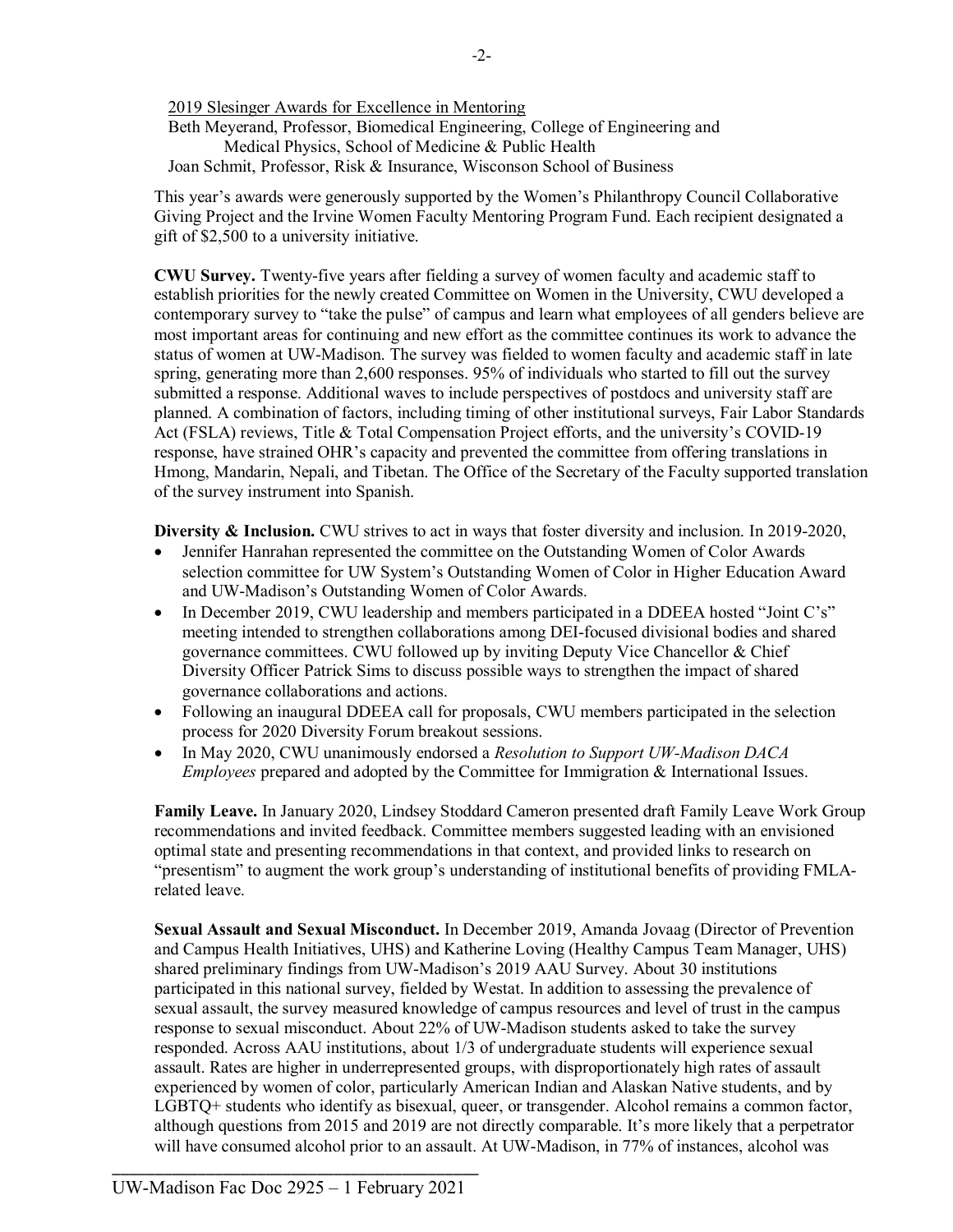consumed by the perpetrator and/or victim. Among victims who were drinking, about one third were unconscious at the time of the assault. UW-Madison graduate students were more likely than AAU peers to report being assaulted by a fellow student than by a member of the faculty or staff. Knowledge about UW-Madison resources has increased slightly since 2015. The level of trust in our campus response has increased slightly for international and graduate students and has decreased slightly for domestic and undergraduate students. Transparency of process improves trust. A coordinating council is convening to review feedback from campus listening sessions held in November and is expected to report on steps the university could take in Spring 2020. Committee members asked numerous clarifying questions about survey response data and discussed how CWU could best contribute to environmental change. The committee and UHS colleagues drew connections between the 2015 and 2019 AAU surveys and the Color of Drinking survey fielded by UHS and discussed how CWU might contribute to UHS/campus efforts to implement the Culture of Respect program at UW-Madison. Kate Moran will serve as a liaison from CWU to the Culture of Respect implementation team.

**Women & Leadership Symposium.** CWU continues to partner with women deans, the Office of Human Resources, the Women's Philanthropy Council, and others to present the *UW-Madison Women & Leadership Symposium* each summer. In December 2019, the committee recommended future speakers and topics for the symposium and related Coffee & Conversation Series. While the COVID-19 pandemic precluded a face-to-face symposium in Summer 2020, the planning team has committed to develop a number of e-learning events.

The committee thanks the Women's Philanthropy Council for continuing to underwrite the symposium and for sponsoring follow-up "Coffee & Conversation" programming presented by the Office of Learning & Talent Development and UW-Madison's women deans. Since 2010, the Women's Philanthropy Council has generously provided \$92,500 in support.

### **III. Data on Women Faculty & Staff**

In April and May 2020, Jenn Sheridan, Executive & Research Director of the Women in Science & Engineering Leadership Institute (WISELI) presented findings from the most recent WISELI Faculty Work Life Survey, with a strong focus on intersectionality. She described responses to questions about campus climate, harassment, employee satisfaction, perceptions of "fit," and workplace climate. Group differences in experience of campus climate persist, with women, faculty of color, faculty with disabilities, and faculty pursuing research outside the mainstream of their departments, and faculty in the arts and humanities reporting more negative experiences. More respondents believe harassment is taken seriously and more believe they know what steps to take than in past years. Women with disabilities and women in the LGBTQ community report experiencing harassment significantly more frequently than peers and are less likely to believe the process for addressing concerns is effective. Satisfaction with research resources, teaching resources, salary, career progression, and general job satisfaction is significantly better for women faculty in 2019 compared to 2016. Significant gender differences in satisfaction with resources for research, teaching, outreach have disappeared. Women, faculty of color, faculty with disabilities, Arts & Humanities faculty, and faculty with "non-mainstream" research interests are less satisfied with job and career progression. Satisfaction and concomitant intent to stay are linked to having high quality, positive, collegial relationships with colleagues and students. Strong research collaborations are especially important. Salary and administrative burden remain frequently cited reasons for dissatisfaction. For women, top reasons to leave UW-Madison include reducing stress, work environment, and concerns about the direction of state government. While, overall, intent to leave is decreasing, faculty of color, "nonmainstream" faculty, and tenured faculty are significantly more likely to leave UW-Madison in the next three years compared to their peers. Women of color cited different reasons for leaving: to improve prospects for tenure and promotion, find a more supportive work environment, be near extended family, quality of life in Madison, racial/ethnic disparities and cultural/identity needs. Women of color were less likely to remain than other women due to collaborations with colleagues, quality of life in Madison, and proximity to extended family. This research highlights the importance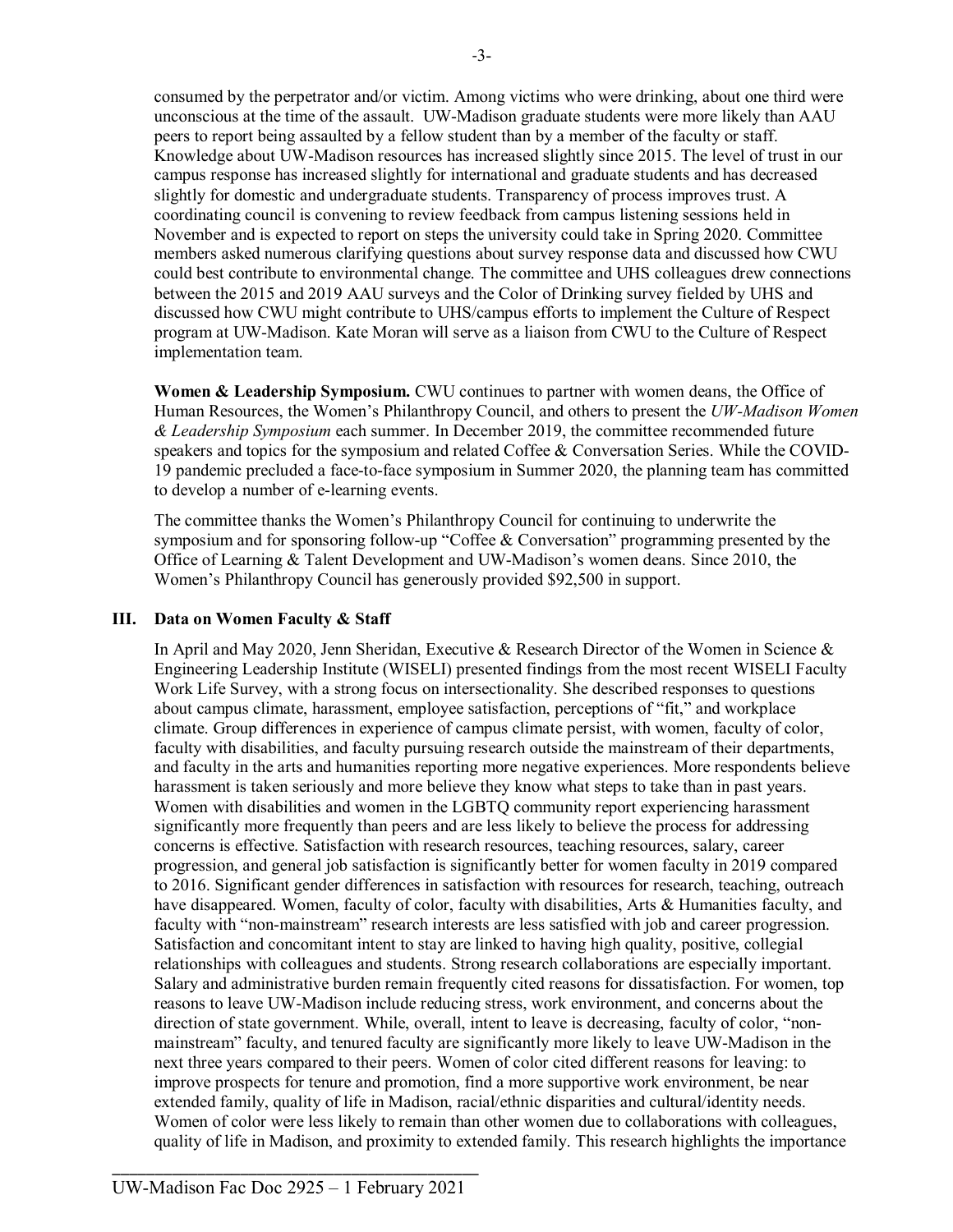of continuing efforts to improve workplace climate and interpersonal interactions and mentoring.

Statistical Computing Specialist, Social Sciences Computing Cooperative Statistical Computing Specialist Russell Dimond shared cognate data from the most recent survey of Academic Staff Work Life Survey. Not surprisingly, academic staff members' climate experiences and perceptions largely parallel those of faculty peers. Academic staff report having less faith in processes for resolving complaints related to sexual harassment and other hostile or intimidating behaviors. The most striking findings related to workload, with many academic staff reporting they are working more hours, have a workload that is too heavy, regularly do work outside of their primary duties to accommodate for positions that have been eliminated or are not currently staff, and that fulfilling additional responsibilities keeps them from doing important parts of their primary job. These experiences coincide with worse perceptions of workplace climate, more frequent reports of experiencing hostile or intimidating behavior, greater dissatisfaction with work, and increased likelihood of intent to leave.

In AY 2020-2021, CWU looks forward to learning about findings and outcomes of the Spring 2020 [EID Survey,](https://hr.wisc.edu/eid/survey/) which collects feedback about the work experience and workplace environment for employees in VCFA divisions in order to make continual improvements in the areas of employee engagement, inclusion, diversity, and well-being.

CWU will also work with the Office of Academic Planning & Analysis and WISELI to continue monitoring longitudinal institutional data on women employees.

# **IV. Current and Future Issues or Concerns**

In 2020-2021, the committee will focus on:

- CWU survey of employees
- Flexibilities and resources for employees who are caregivers
- Impacts of alcohol on safety and campus climate

and priorities identified by the committee in Fall 2020.